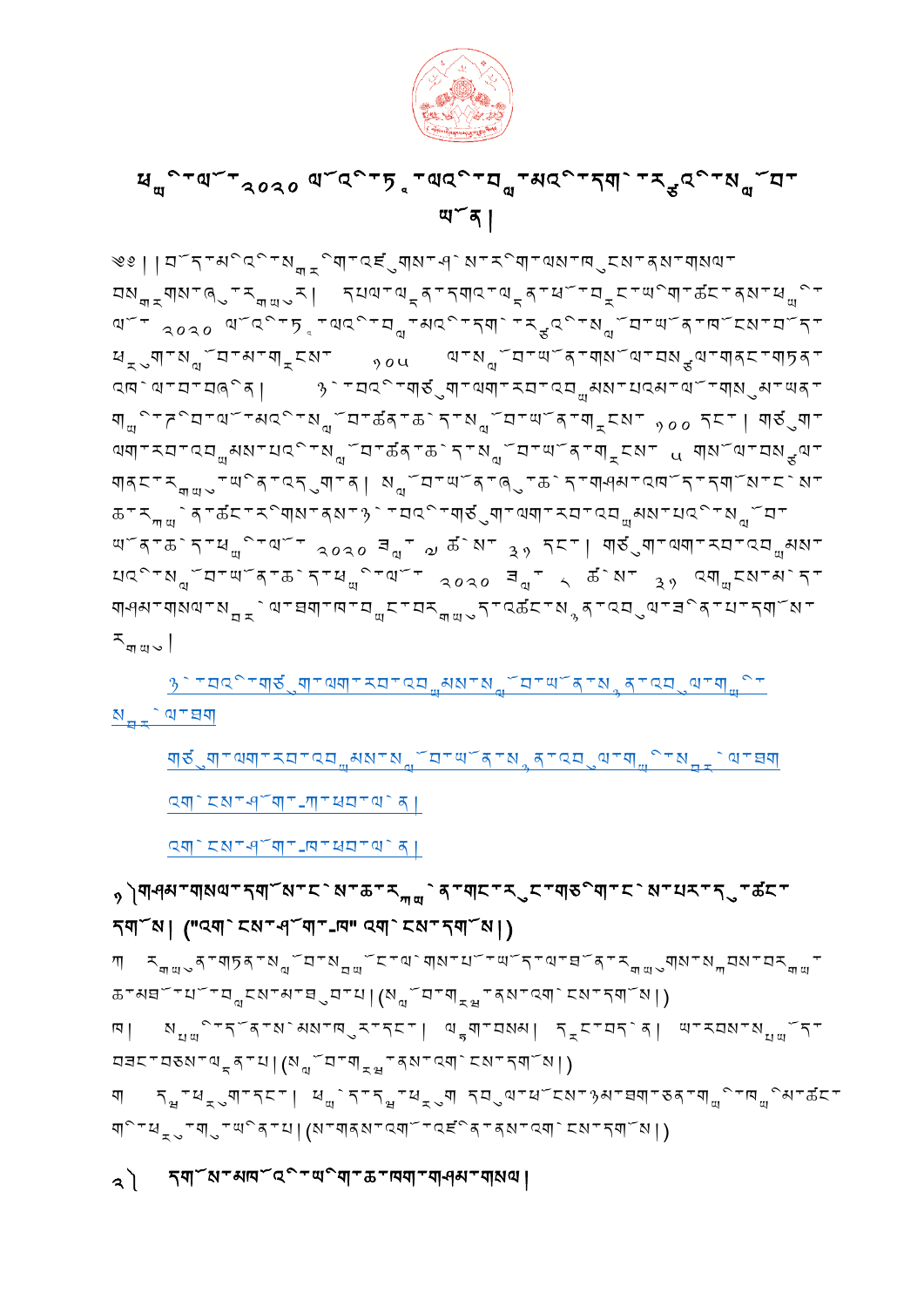- དགོས། ཡང་ན་ཤེས་རྱིག་ལས་ཁུངས་ནས་ས་གནས་འགོ་འཛྱིན་ལས་ দ্রেম্প $\sim$ ম $\mu_{\rm w}$ ঁমি $\sim$   $\mu_{\rm w}$   $\sim$   $\mu_{\rm w}$   $\sim$   $\mu_{\rm w}$   $\sim$   $\mu_{\rm w}$   $\sim$   $\mu_{\rm w}$   $\sim$   $\mu_{\rm w}$ ཞུ་གཏན་འཁེལ་བའྱི་འཛྱིན་རྱིམ་བཅུ་པའྱི་ཚད་མཉམ་བོད་ཡྱིག་  $\mathbb{E}[\mathbb{E}[\mathbb{E}[\mathbb{E}[\mathbb{E}[\mathbb{E}[\mathbb{E}[\mathbb{E}[\mathbb{E}[\mathbb{E}[\mathbb{E}[\mathbb{E}[\mathbb{E}[\mathbb{E}[\mathbb{E}[\mathbb{E}[\mathbb{E}[\mathbb{E}[\mathbb{E}[\mathbb{E}[\mathbb{E}[\mathbb{E}[\mathbb{E}[\mathbb{E}[\mathbb{E}[\mathbb{E}[\mathbb{E}[\mathbb{E}[\mathbb{E}[\mathbb{E}[\mathbb{E}[\mathbb{E}[\mathbb{E}[\mathbb{E}[\mathbb{E}[\mathbb{E}[\mathbb{$  $_{3}$ ་ $_{\rm c}$ | ལས་རིགས་སྱོབ་སྱྱོང་གི་སྱོབ་ལོན་འདི་ஙོངས་கོུད་མེད│
- ཤོག་-ཀ"པའྱི་ནང་ཁ་གསལ་བཀང་དགོས།  $\mathbf{a}$ ್ $\mathbf{a}$ |  $\mathbf{a}$ े ་བའི་གརོུག་ལག་རབ་འབྱམས་པའི་སྱོབ་ལོན་கེད་དམའ་མབར་ འཛྱིན་རྱིམ་བཅུ་པ་བར་བོད་ཡྱིག་སློབ་ས ོང་བ ས་པ་ཞྱིག་
- $\mathcal{F}_{\mathcal{A}}$ ا འக $\mathcal{F}$ ་སྲན་འབུལ་མི་རྲམས་ལ་རྱྱ་གར་སྐྱབས་བșོལ་ལག་དེབ་ དུས་འགྱངས་བཀའ་འদྲོལ་ལོད་པ་དགོས། བལ་ལུལ་དང་། འབྲུག ཀ་རྡོར་ས ང་གསུམ་ས་ཁུལ་དུ་གནས་སྡོད་སྙན་འབུལ་བ་ཡྱིན་ ན་འབྲེལ་ಹགས་ས་གནས་འགོ་འངོད་ནས་ནིབ་འངུག་གིས་བོད་མི་ སྐྱབས་བནོལ་བ་དངོས་འབྲེལ་ལིན་པའི་རྐྱབ་ག།ེར་**"འགེངས་**
- $\mathbf{A}^T$ ୭| འக $\mathbf{Z}$ टिक् $\mathbf{A}^T$ ्या अ $\mathbf{A}^T$ र्णाटक्या दिवि $\mathbf{A}^T$ प्याँक्या प्राप्याल्क्यु ཐོག་དོ་བདག་དང་། ཕ་མའྱི་དྲྭང་བླངས་དཔ ་དངུལ་ཕ ྱི་ལོ་  $_{3\,0\,\gamma\,\beta}$  प्रगण्डेंटण्युषाचीदागरण्डाण्याणि པའམ། འདས་གྲོངས་སུ་ཕྱིན་པ། দ་བྲལ་སོང་བའི་རིགས་ལིན་ ཚེ་འབ ེལ་ཆགས་ས་གནས་འགོ་འཛྱིན་ནས་ཞྱིབ་འཇུག་གྱིས་ཞྱིབ་  $\mathbf{z}_\mathbf{x}$ ्रग $\mathbf{z}_\mathbf{x}$ ा - "वयारे स्थान्यान्या" ब् $\mathbf{z}_\mathbf{x}$ गण्डा क्या
- $_{\bf 3}$ | ਬೃषाञ्ञपञ्चष्टपञ्ज्ञाञ्चल्कान् । उ

$$
\begin{array}{l} \n\begin{array}{l}\n\begin{array}{l}\n\begin{array}{l}\n\begin{array}{l}\n\begin{array}{l}\n\begin{array}{l}\n\begin{array}{l}\n\begin{array}{l}\n\begin{array}{l}\n\begin{array}{l}\n\begin{array}{l}\n\begin{array}{l}\n\begin{array}{l}\n\begin{array}{l}\n\begin{array}{l}\n\begin{array}{l}\n\begin{array}{l}\n\begin{array}{l}\n\begin{array}{l}\n\begin{array}{l}\n\begin{array}{l}\n\begin{array}{l}\n\begin{array}{l}\n\begin{array}{l}\n\begin{array}{l}\n\begin{array}{l}\n\begin{array}{l}\n\begin{array}{l}\n\begin{array}{l}\n\begin{array}{l}\n\begin{array}{l}\n\begin{array}{l}\n\begin{array}{l}\n\begin{array}{l}\n\begin{array}{l}\n\begin{array}{l}\n\begin{array}{l}\n\begin{array}{l}\n\begin{array}{l}\n\begin{array}{l}\n\begin{array}{l}\n\begin{array}{l}\n\begin{array}{l}\n\begin{array}{l}\n\begin{array}{l}\n\begin{array}{l}\n\begin{array}{l}\n\begin{array}{l}\n\begin{array}{l}\n\begin{array}{l}\n\begin{array}{l}\n\begin{array}{l}\n\begin{array}{l}\n\begin{array}{l}\n\begin{array}{l}\n\begin{array}{l}\n\begin{array}{l}\n\begin{array}{l}\n\begin{array}{l}\n\begin{array}{l}\n\begin{array}{l}\n\begin{array}{l}\n\begin{array}{l}\n\begin{array}{l}\n\begin{array}{l}\n\begin{array}{l}\n\begin{array}{l}\n\begin{array}{l}\n\begin{array}{l}\n\begin{array}{l}\n\begin{array}{l}\n\begin{array}{l}\n\begin{array}{l}\n\begin{array}{l}\n\begin{array}{l}\n\begin{array}{l}\n\begin{array}{l}\n\begin{array}{l}\n\begin{array}{l}\n\begin{array}{l}\n\begin{array}{l}\n\begin{array}{l}\n\begin{array}{l}\n\begin{array}{l}\n\begin{array}{l}\n\begin{array}{l}\n\end{array}\n\end{array}\n\end{array}\n\end{array}\n\end{array}\n\end{array}\n\end{array}\n\end{array}\n\end{array}\n\end{array}\n\end{
$$

༢་༡། "[འགེངས་ཤོག་](https://sherig.org/en/wp-content/uploads/2020/02/DoE-Form-A.pdf)-ཀ" པ་དང་། "[འགེངས་ཤོག་](https://sherig.org/en/wp-content/uploads/2019/03/Form-B.pdf)-ཁ་" པ་ཞྱིབ་བཀང་གྱིས་ངེས་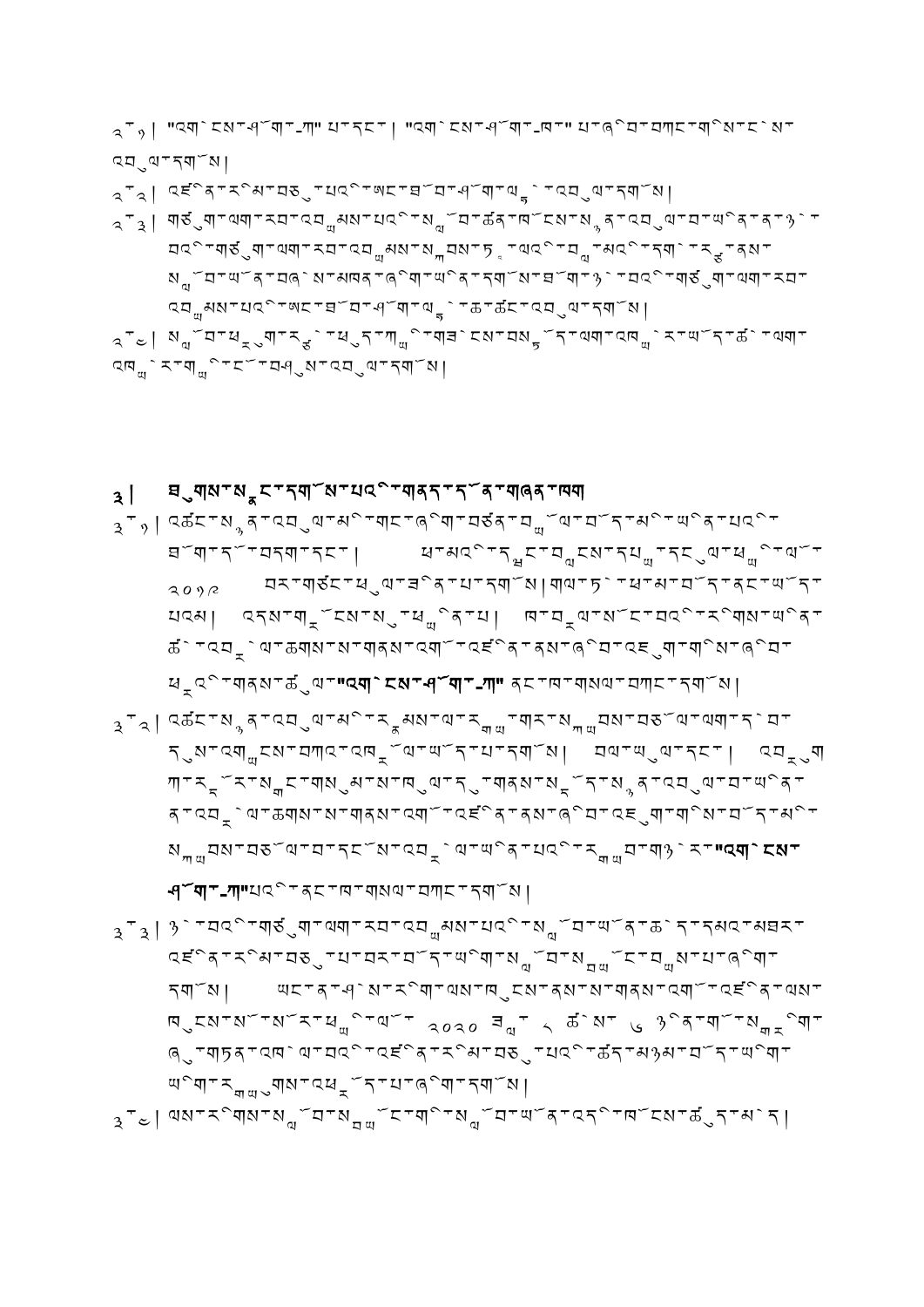འབྲེལ་གཏུག་ནུ་ལུལ། སངས་རྐྱས་ལྲ་སྐྲོན། ৶৲০৶ঽৢ৻ৼ৴ঀ৵

Scholarship Section Department of Education, CTA GangchenKyishong, Dharamsala -176215 District Kangra, Himachal Pradesh, India Phone: +91.01892.226695, 222572, 222721 Email: doe.lobyon@tibet.net, scholarship@tibet.net Website: www.sherig.org, www.lamton.org Date: June 10, 2020